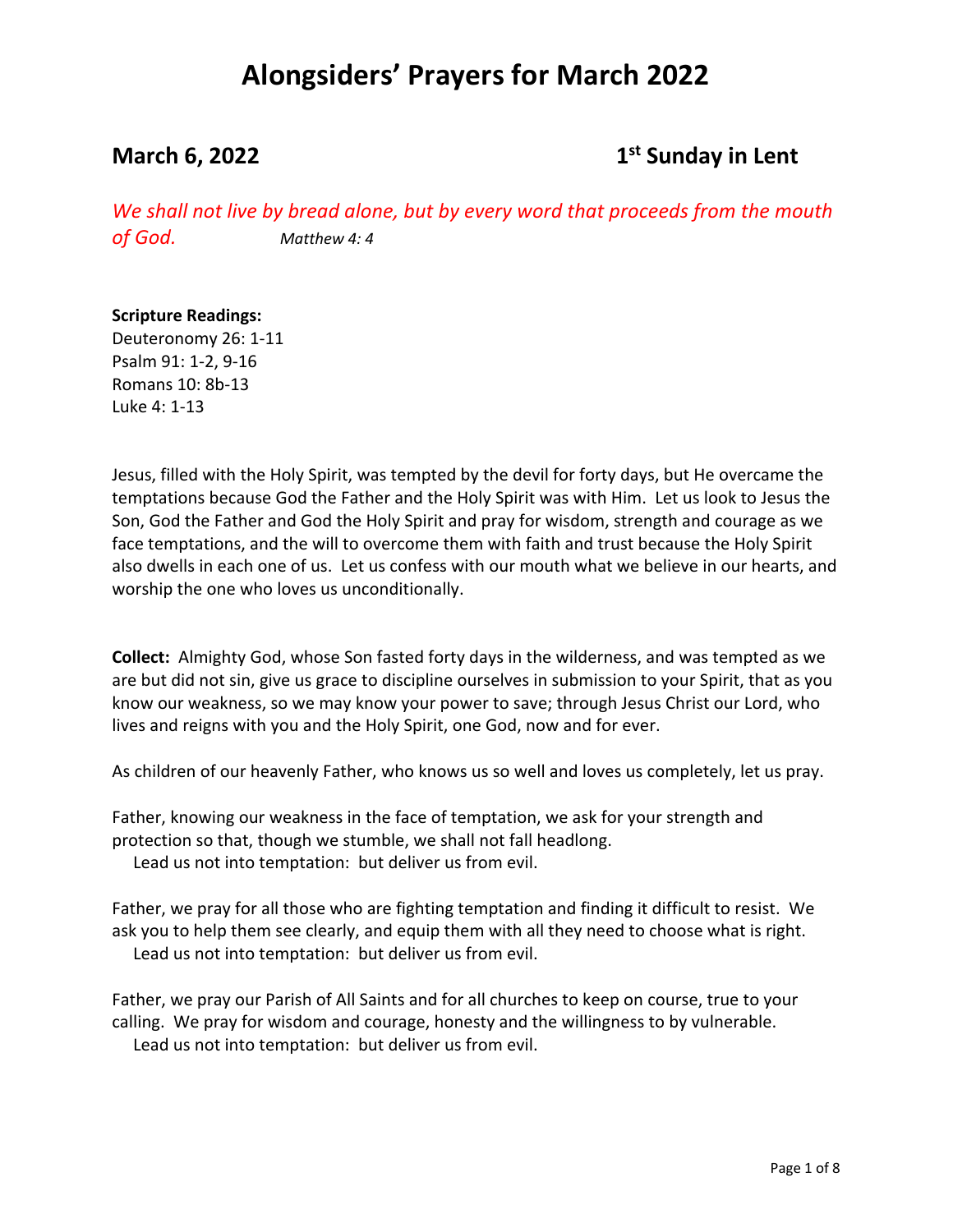Father, we pray for those we love, whose company we enjoy. We pray, too, for those who irritate us and those whom we annoy.

Lead us not into temptation: but deliver us from evil.

Father, we stand alongside all those who suffer, all those whose lives are in chaos or despair, and all who live in the dark prison of guilt. We pray for your reassurance and peace, your understanding and compassion.

Lead us not into temptation: but deliver us from evil.

We pray for the dying, especially the unnoticed and despised. We pray for those who have gone through death and now see you face to face, that they may see your merciful forgiveness and know the joy of living with you forever.

Lead us not into temptation: but deliver us from evil.

Father, we thank you for the knowledge that nothing is beyond your forgiveness, and no one beyond the limits of your love. Merciful Father, accept these prayers for the sake of your Son, our Saviour Jesus Christ.

**The Lord's Prayer**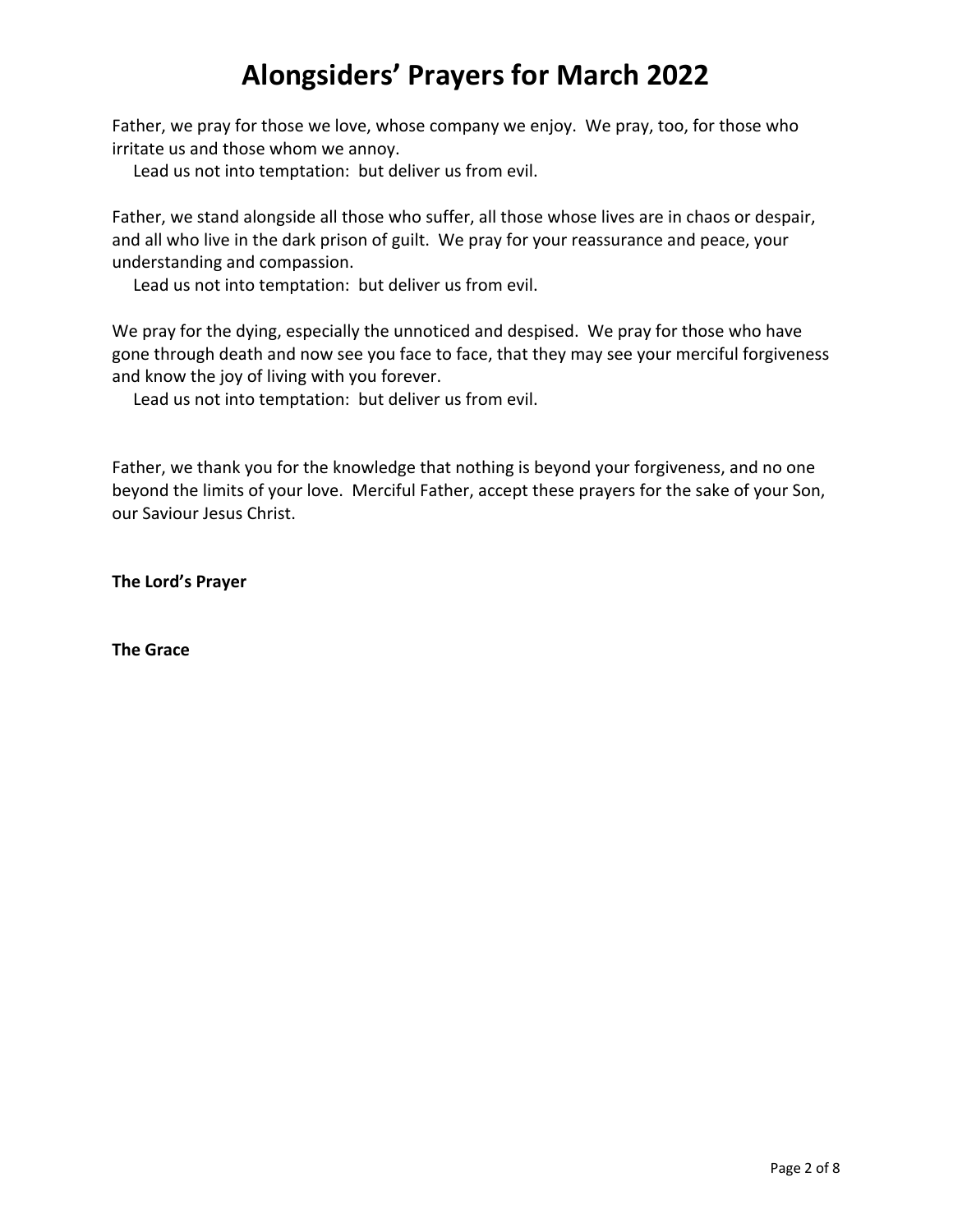## **March 13, 2022 2<sup>nd</sup> Sunday in Lent**

*If you hear His voice, harden not your hearts. Psalm 95: 7-8*

### **Scripture Readings:**

Genesis 15: 1-2, 17-18 Psalm 27 Philippians 3: 17-4: 1 Luke 13: 31-35

In Genesis, we read of Abraham, a righteous man whom God promised him his descendants would be as numerous as the stars of heaven. In the psalms, David says the Lord is his light and salvation. Paul speaks in Philippians about following God's pattern to stand firm for all citizenship is in heaven. Jesus says in Luke how he longs to gather us and shelter us from harm. He knows and loves each one of us and wants us to live with Him in peace and love. Let us live the gospel words.

**Collect:** Almighty God, whose Son was revealed in Majesty before He suffered death upon the cross, give us faith to perceive His glory, that being strengthened by His grace we may be changed into His likeness, from glory to glory, who lives and reigns with you and the Holy Spirit, one God, now and for ever.

If only we will agree to put our faith in God, He will fill our lives with meaning and bring us safely to heaven. Confident that God knows and loves each one of us, and understands our situation, let us pray.

We pray for a deepening personal faith in all Christians and renewed faith for all who are besieged by doubt.

You are our God: in you we put our trust.

We pray that the church may be vigilant and courageous in upholding the Christian faith, and sensitive to the language and culture of each person seeking for God in our lives.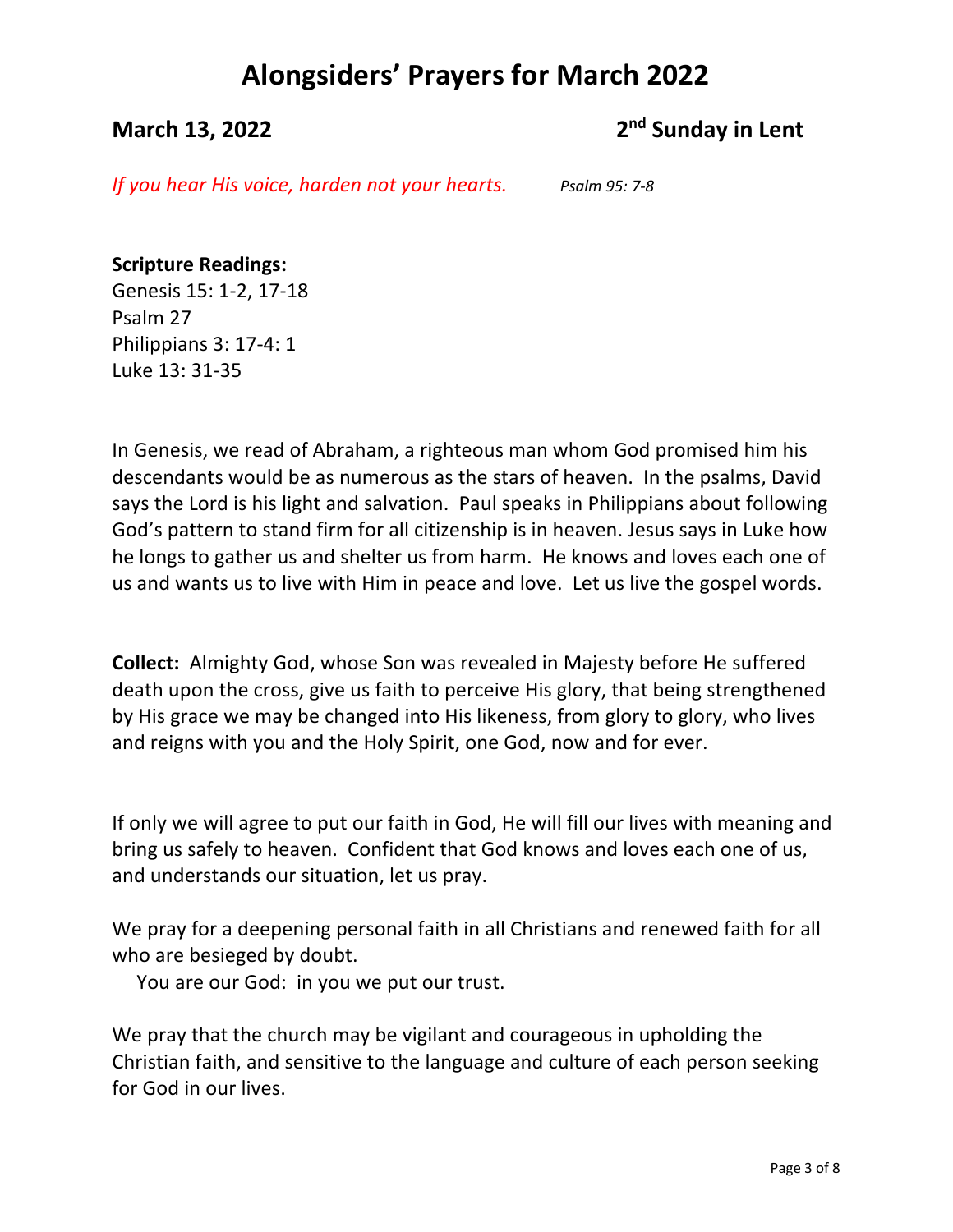You are our God: in you we put our trust.

We long for a thirsting after God in our society; for right living, justice and mercy to be valued and worked for.

You are our God: in you we put our trust.

We long for our homes and neighbourhoods to reflect God's love in our practical caring, our hospitality and out parenting.

You are our God: in you we put our trust.

We pray for those whose emotional pain makes it difficult for them to accept God's love and forgiveness, and for all who feel there is no hope. We offer ourselves to be available where you need us.

You are our God: in you we put our trust.

We commend into your loving mercy the dying and those who have made the journey through death. With them we long to share the eternal joy of your presence in heaven.

You are our God: in you we put our trust.

We give you thanks and praise for the endless love and patience you show us. Whenever we turn away, please turn us back to you. Merciful Father, accept these prayers for the sake of your Son, our Saviour Jesus Christ. Amen

**The Lord's Prayer**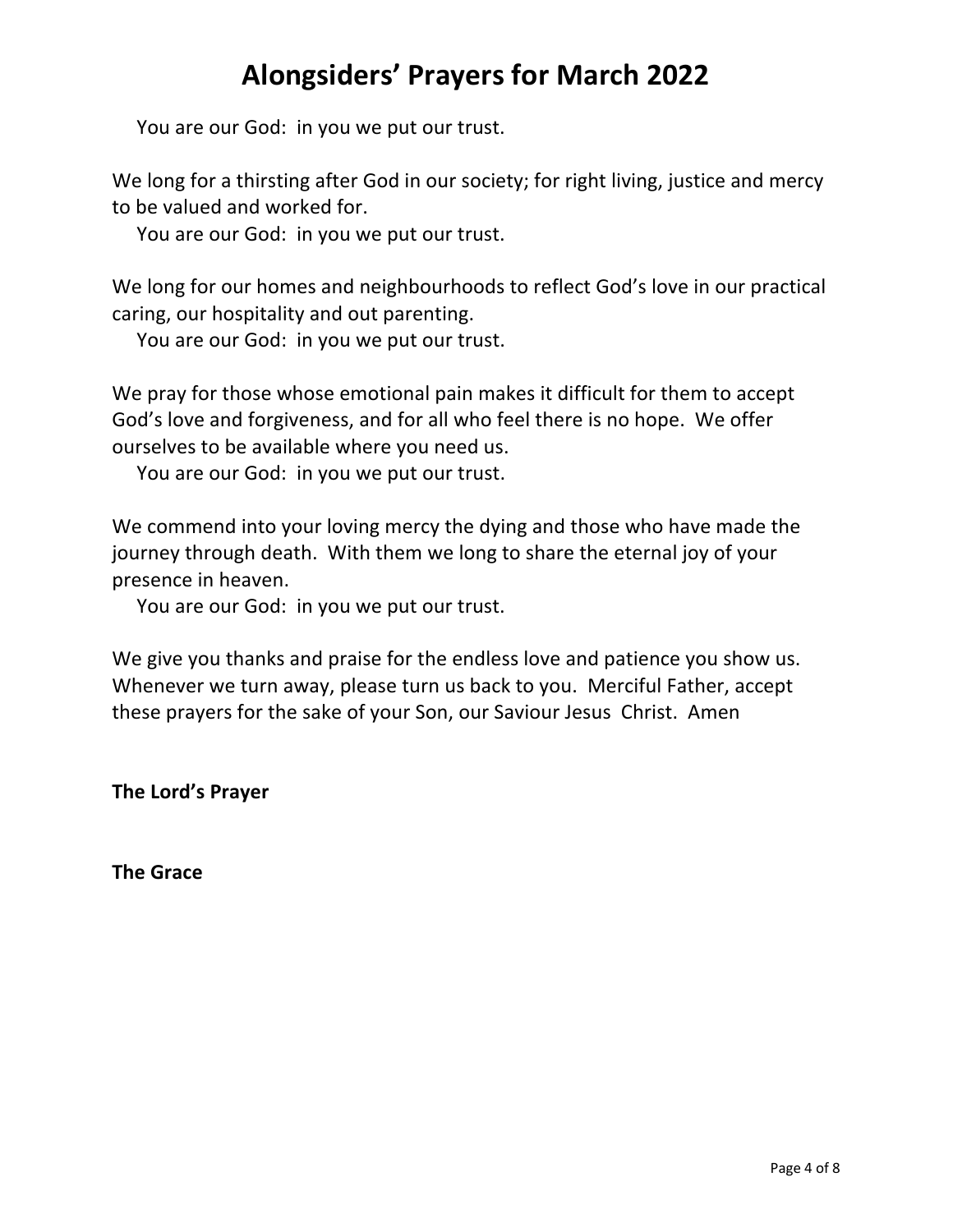## **March 20, 2022 3<sup>rd</sup> Sunday in Lent**

*Repent, says the Lord, for the Kingdom of Heaven is at hand. Matthew 4: 17*

### **Scripture Readings:**

Isaiah 55: 1-9 Psalm 63: 1-8 1 Corinthians 10: 1-13 Luke 13: 1-9

Seek the Lord while He may be found. Come to Him all who are thirsty, who have no money. Come without cost. His love and mercy is free to all call upon His name and be saved. Praise the Lord and He will be faithful. He will not let be tempted beyond what we can bear. Repent and turn to the Lord who will hold us up, and we will be blessed beyond measure.

**Collect:** Father of mercy, alone we have no power in ourselves to help ourselves. When we are discouraged by our weakness, strengthen us to follow Christ, our pattern and our hope; who lives and reigns with you and the Holy Spirit, one God, now and for ever.

As we thirst for God in our lives, let us pray to Him now.

Father, we thirst for your meaning and your guidance in all our work, worship and praise. Fill us so full with your Spirit that those we meet are drawn to meet you. Living Spirit of God: quench our thirst.

Father, in all the corruption and double standards which damage and unnerve our world, we thirst for your spirit of truth, purity and goodness.

Living spirit of God: quench our thirst.

Father, we thirst for your spirit of love which notices needs, considers no job beneath itself, and delights in each person's gifts.

Living spirit of God: quench our thirst.

Father, we thirst for your spirit of compassion which binds up wounds, supports the nervous and frail, and visits the imprisoned and afraid.

Living spirit of God: quench our thirst.

Father, we thirst for your spirit of life as we call to mind those who have come to the point of earthly death; may they and we in our turn, find eternal refreshment and peace with you.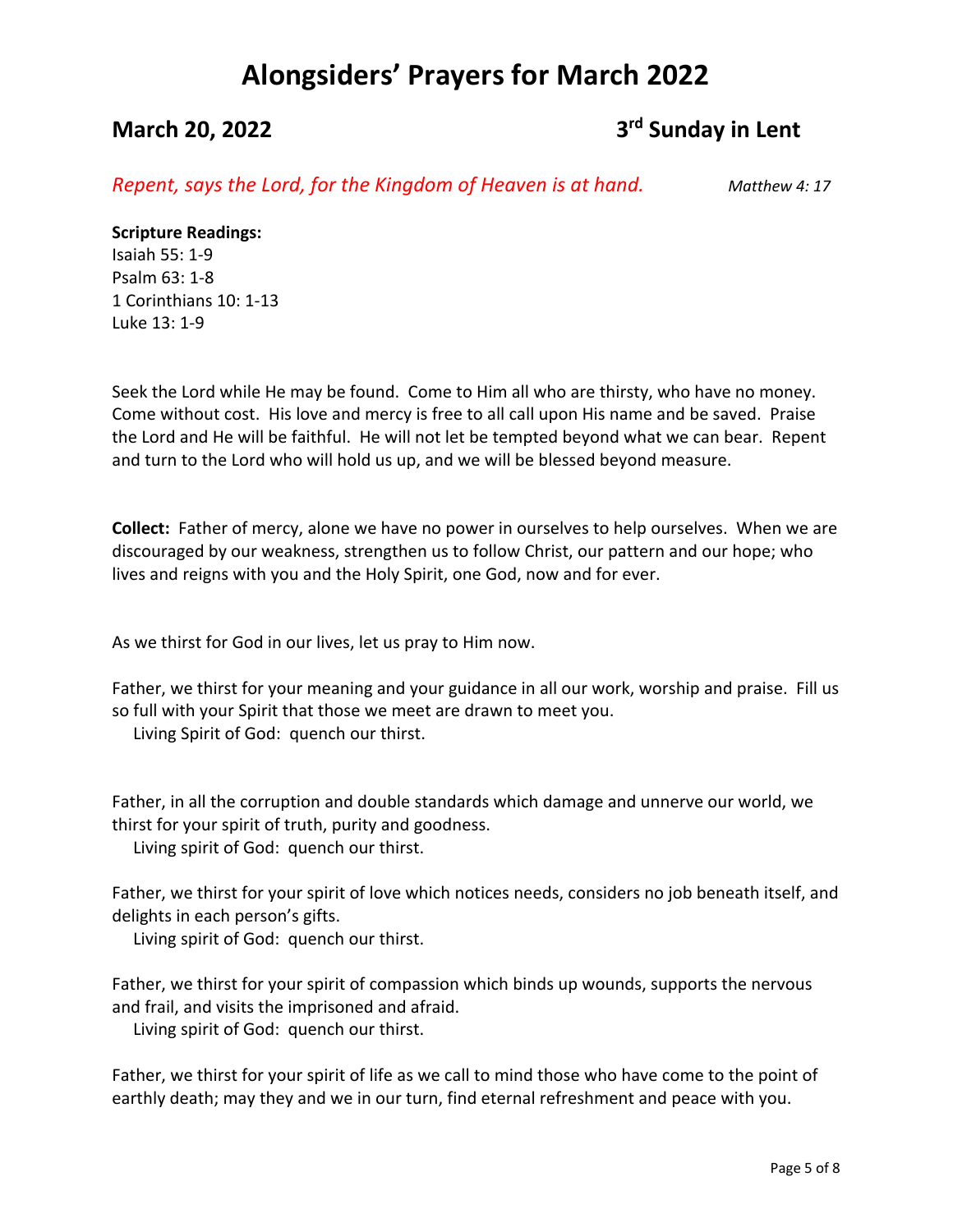Living Spirit of God: quench our thirst.

Father, may we thank you with our lives as well as our lips for the constant outpouring of your spirit to us throughout our lives. Merciful Father, accept these prayers for the sake of your Son, our Saviour Jesus Christ. Amen.

**The Lord's Prayer**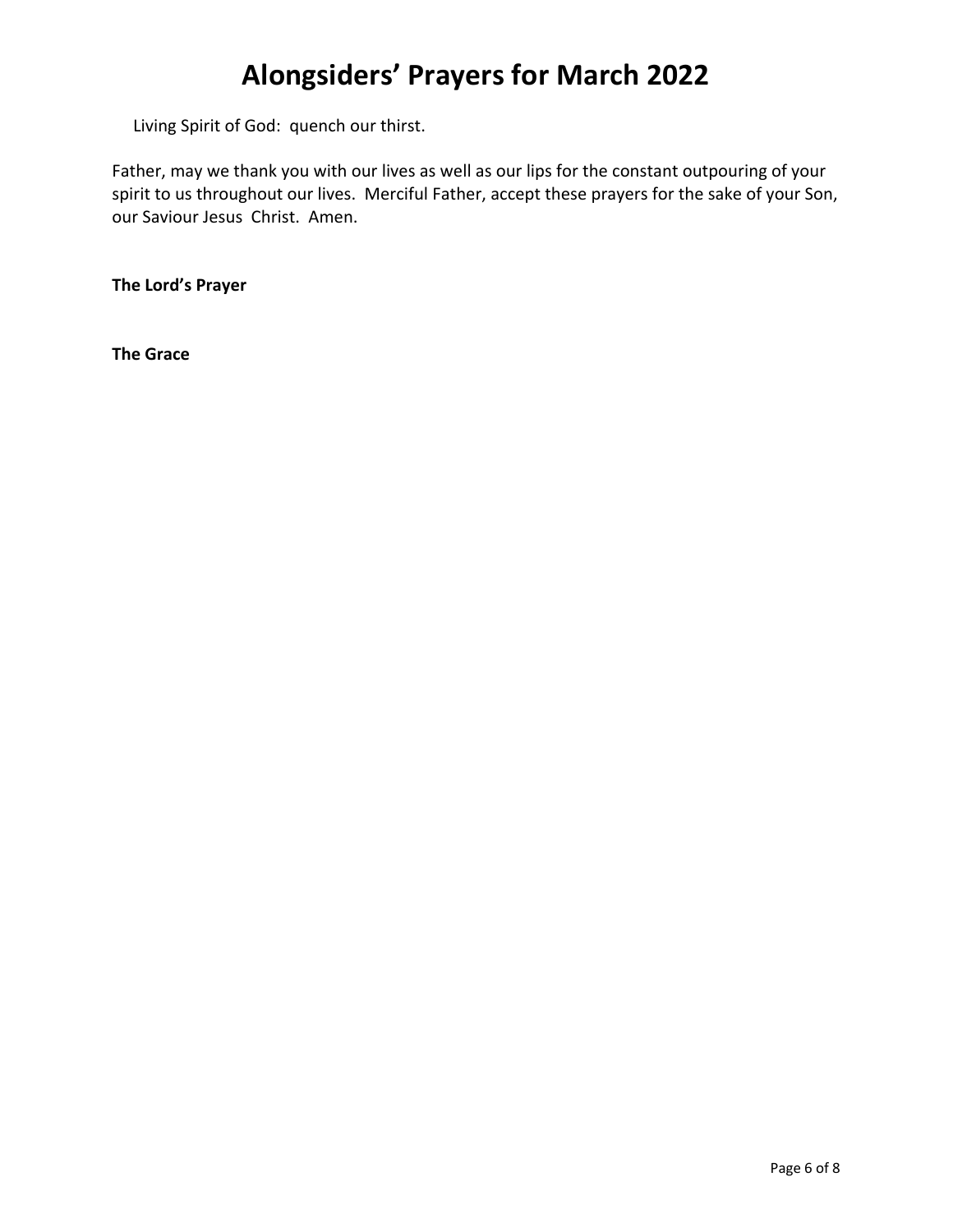## **March 27, 2022 19 and 19 and 19 and 19 and 19 and 19 and 19 and 19 and 19 and 19 and 19 and 19 and 19 and 19 and 19 and 19 and 19 and 19 and 19 and 19 and 19 and 19 and 19 and 19 and 19 and 19 and 19 and 19 and 19 and 1**

*I will arise and go to my father, and I will say to Him: Father, I have sinned against heaven and before you. Luke 15: 18*

### **Scripture Readings:**

Joshua 5: 9-12 Psalm 32 2 Corinthians 5: 16-21 Luke 15: 1-3, 11B-32

God does not remember our sins against Him if we repent, turn to Him, And hold on to His teaching. We are blessed to know that as we repent of our sins they have been washed away by the blood of Jesus. When we give our lives to Christ, we are His new creation, all brought about by reconciliation. God loves us and cares for us. He wants us to be complete in Him for all eternity. No sin is beyond repentance. Praise His holy name. Thanks be to God!

**Collect:** Gracious Father, whose blessed Son Jesus Christ came from heaven to be the true bread which gives life to the world, evermore give us this bread, that He may live in us, and we in Him, who lives and reigns with you and the Holy Spirit, one God, now and for ever.

Gathered together as children in God's family, let us pray.

Lord, into our church community, pour the insight and discernment we need. May we learn to love you more as we learn to live and work in harmony, focused on you and not our divisions. God our parent: supply our needs.

Into the unease and weariness of our world, pour the reality and wholesome truth we need, that we may learn mutual trust and support one another in love.

God our parent: supply our needs.

Lord, into the laughter and tears of family life, pour the freshness of your living presence, as we work at our relationships and deepen our love for one another.

God our parent: supply our needs.

Lord, into the loneliness and pain of those who feel rejected and unvalued, pour your compassion and reassurance, that each person may know the full extent of your love for them. God our parent: supply our needs.